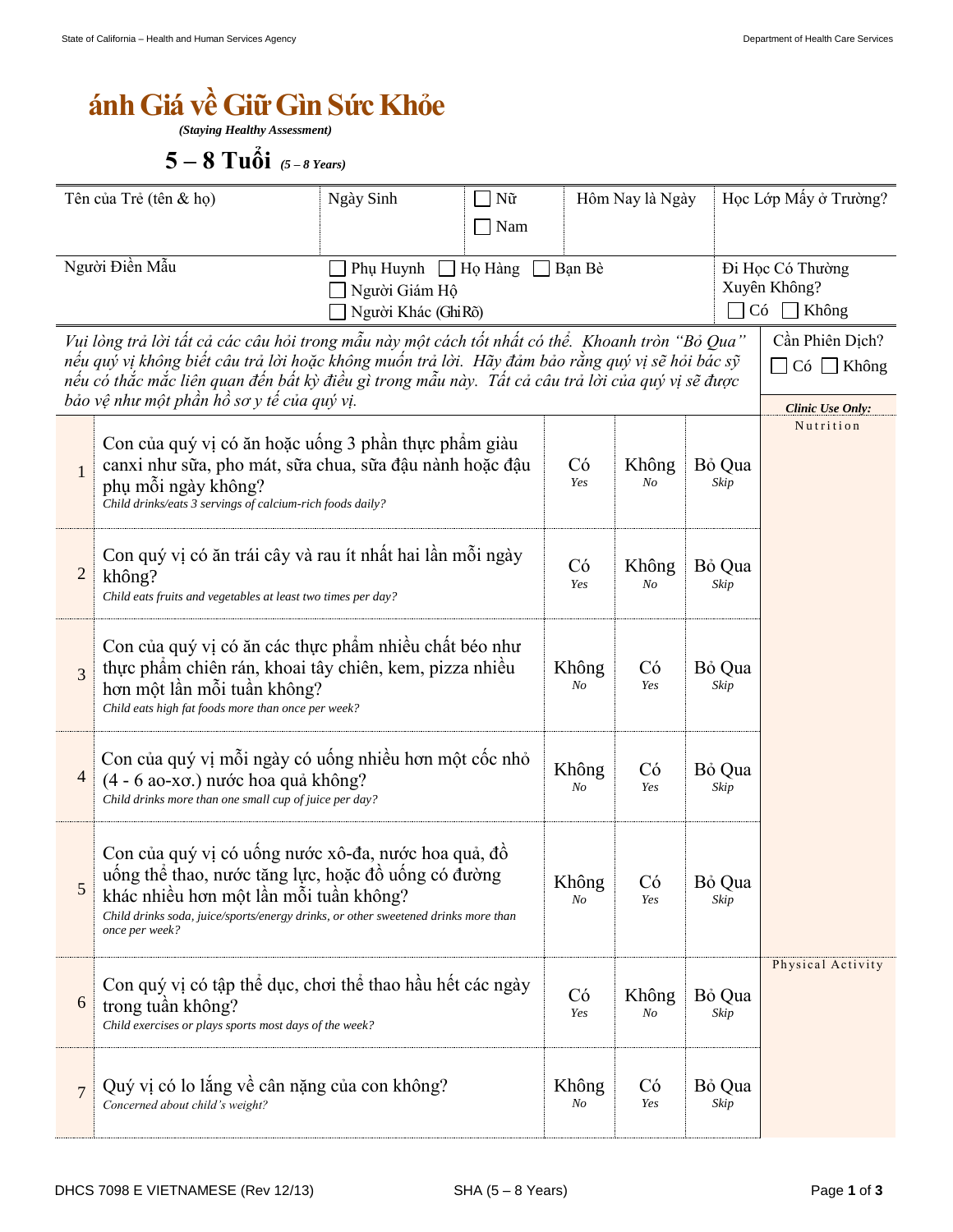| 8  | Con quý vị có xem TV hoặc chơi trò chơi điện tử video<br>dưới 2 tiếng mỗi ngày không?<br>Child watches TV or plays video games less than 2 hours per day?                                                                   |                  | Không<br>N <sub>O</sub> | Bỏ Qua<br>Skip |        |
|----|-----------------------------------------------------------------------------------------------------------------------------------------------------------------------------------------------------------------------------|------------------|-------------------------|----------------|--------|
| 9  | Nhà quý vị có thiết bị báo khói đang hoạt động không?<br>Home has a working smoke detector?                                                                                                                                 | Có<br>Yes        | Không<br>N <sub>O</sub> | Bỏ Qua<br>Skip | Safety |
| 10 | Quý vị đã đặt nhiệt độ nước xuống mức ấm (dưới 120 độ)<br>chua?<br>Water temperature turned down to low-warm?                                                                                                               | Có<br>Yes        | Không<br>N <sub>O</sub> | Bỏ Qua<br>Skip |        |
| 11 | Nhà quý vị có số điện thoại của Trung Tâm<br>Kiểm Soát Chất Độc (800-222-1222) dán gần máy điện<br>thoại không?<br>Home has phone # of the Poison Control Center posted by phone?                                           | Có<br>Yes        | Không<br>N <sub>O</sub> | Bỏ Qua<br>Skip |        |
| 12 | Quý vị có luôn đặt con vào ghế nâng ở hàng ghế sau<br>(hoặc thắt dây an toàn nếu con quý vị đã cao hơn 4'9")<br>không?<br>Always places child in booster seat in back seat (or uses a seat belt) if child is over<br>4'9''? | Có<br>Yes        | Không<br>N <sub>O</sub> | Bỏ Qua<br>Skip |        |
| 13 | Con của quý vị có ở hay chơi gần bể bơi, sông hay hồ<br>không?<br>Child spends time near a swimming pool, river, or lake?                                                                                                   | Không<br>$N_{O}$ | Có<br>Yes               | Bỏ Qua<br>Skip |        |
| 14 | Con quý vị có ở hoặc chơi ở nhà có cất giữ súng không?<br>Child spends time in home where a gun is kept?                                                                                                                    | Không<br>$N_{O}$ | Có<br>Yes               | Bỏ Qua<br>Skip |        |
| 15 | Con quý vị có ở cùng hay chơi cùng bất kỳ ai có mang<br>súng, dao hoặc vũ khí khác không?<br>Child spends time with anyone who carries a gun, knife, or other weapon?                                                       | Không<br>$N_{O}$ | Có<br>Yes               | Bỏ Qua<br>Skip |        |
| 16 | Con quý vị có luôn đội mũ bảo hiểm khi đi xe đạp, trượt<br>ván hay đi xe trượt scooter không?<br>Child always wears a helmet when riding a bike, skateboard, or scooter?                                                    | Có<br>Yes        | Không<br>N <sub>O</sub> | Bỏ Qua<br>Skip |        |
| 17 | Con quý vị đã từng chứng kiến hoặc là nạn nhân của<br>hành vi lạm dụng hay bạo lực chưa?<br>Child ever witnessed or been victim of abuse or violence?                                                                       | Không<br>No      | Có<br>Yes               | Bỏ Qua<br>Skip |        |
| 18 | Con quý vị có bị đánh hoặc có đánh người khác trong<br>năm vừa qua không?<br>Has child been hit or hit someone in the past year?                                                                                            | Không<br>No      | Có<br>Yes               | Bỏ Qua<br>Skip |        |